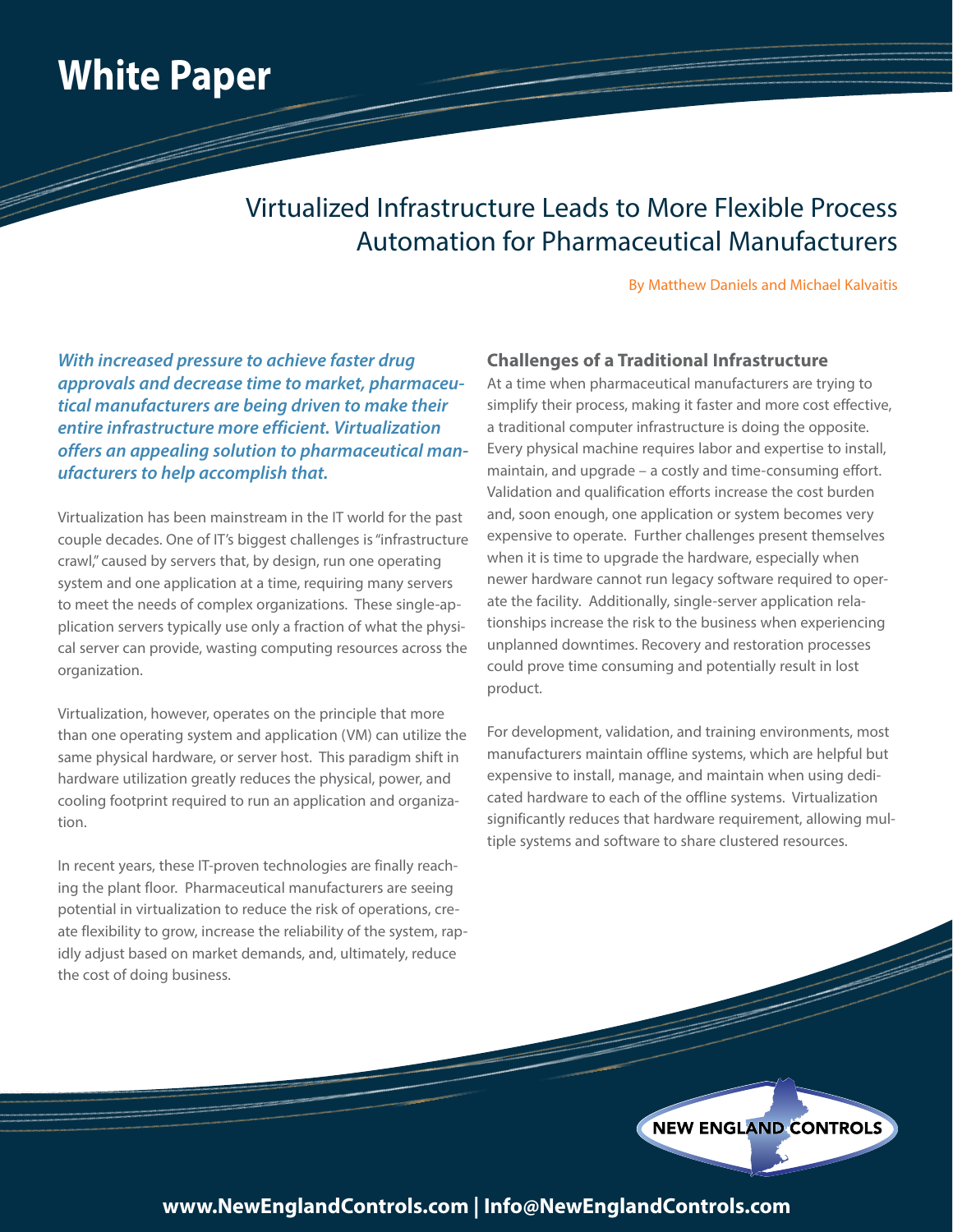#### **A Virtual Infrastructure Versus a Traditional Infrastructure**

With a virtualized infrastructure, it is much easier to develop, implement, and manage multiple systems, utilizing multiple operating systems at varying software releases. Installing old software on new hardware is no longer a problem, because the hardware platform is independent of applications and software. Most appealing, though, is the virtualization infrastructure reduces the amount of physical hardware [servers] required and minimizes the footprint.

A traditional infrastructure uses a 1:1 hardware/application ratio, where each server has one operating system running one or more applications. Virtualized environments offer a higher consolidation ratio, where multiple virtual servers (VMs) run on a single hardware server simultaneously. It uses a hypervisor – computer software and firmware that is responsible for running virtual machines while managing physical resources on the host (CPU, memory, and network resource). Virtual machine host servers maximize resource utilization, because resources are handled and scheduled through the hypervisor.



One of the most significant benefits of a virtual environment is the ease of maintenance. Most maintenance activities can be performed live, while the system is running. Not only is it possible to migrate a virtual machine live, it is also possible to replace aging or malfunctioning hardware and balance server load and resources live.

This makes for a highly available environment. In the event of a server failure, a virtual machine will automatically migrate to another available host. It is even possible to configure the virtual environment to be fault tolerant, with zero downtime during a host failure.

#### **A Business Case for Virtualization (Benefits)**

While the upfront investment for a virtualized infrastructure could be higher than a traditional architecture based on the number of required systems, the longer term cost and reliability benefits make a virtualized environment highly attractive. A virtualized infrastructure significantly reduces the number of physical workstations that are required. That means fewer physical servers to maintain, and a smaller footprint, which saves space, cooling, and power in the data center. With virtualization also comes the flexibility to easily add and remove servers (VMs) and systems, support multiple software releases and operating systems on the same hardware, and reduce setup and decommissioning times. The system lifecycle is also extended, because legacy software can run on newer infrastructure. Ultimately, virtualization reduces lifecycle costs in hardware, facilities, and ongoing maintenance.

NEW ENGLAND CONTROLS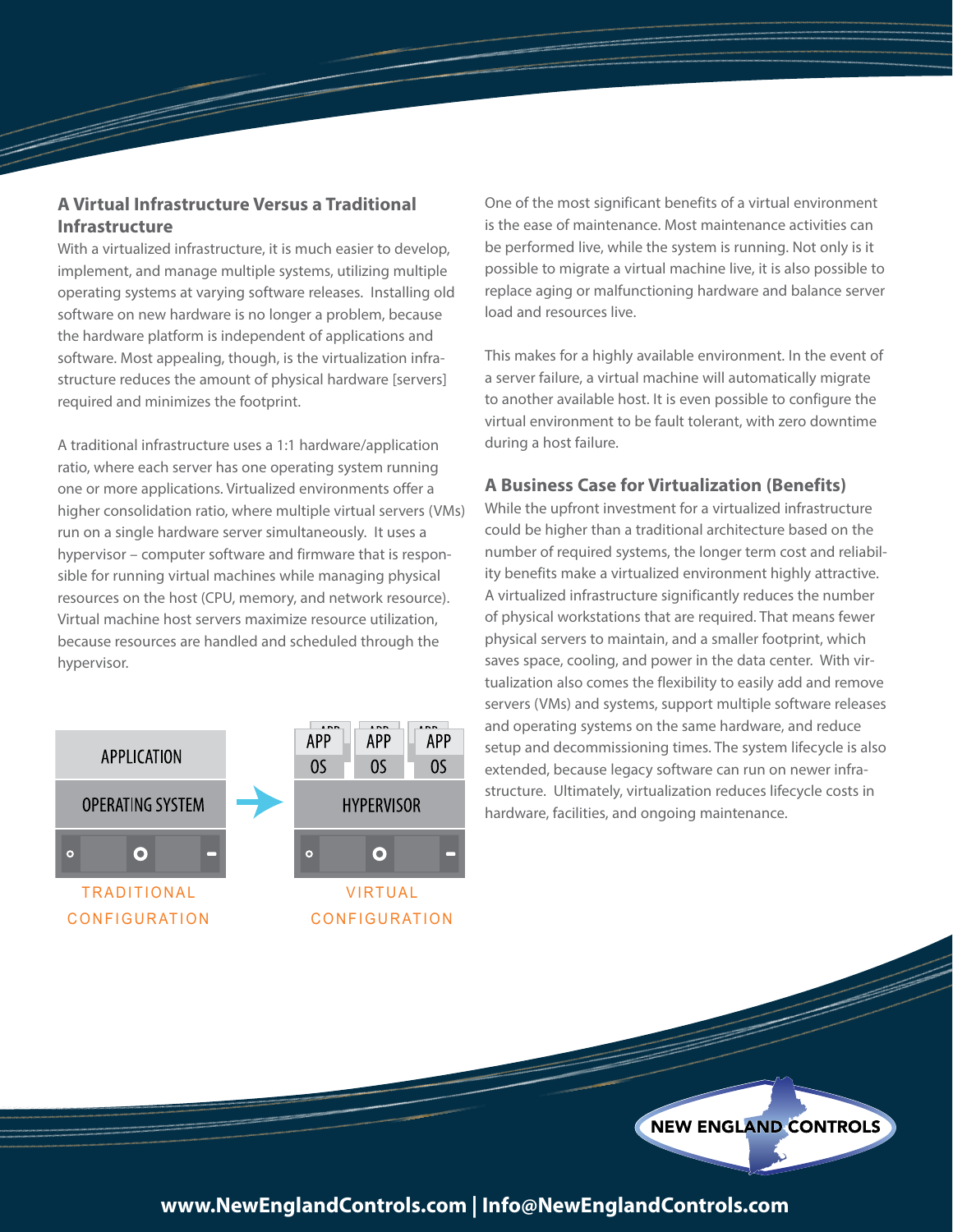Some of the major benefits for moving the plant floor systems into a virtualized environment include:

- Business Continuity
	- Easier and faster backup strategy
	- Easier and faster disaster recovery
	- Higher availability of software and services by utilizing cluster features in the virtualized environment
	- Redundancy at every level of the infrastructure power supplies, networking, hard drives, host servers
- Operational Flexibility
	- New hardware and servers are not required when deploying new systems
	- Reduced deployment effort and cost by utilizing templates (Rapid concept-to-deployment models)
- Cost Reduction
	- Reduced physical, cooling and power footprint
	- Simplified and centralized management
	- Reduced maintenance and lifecycle costs

#### **Virtualization in the Life Sciences Industry**

One example of a company that has implemented a virtualized infrastructure solution is Biogen, Inc., a Cambridge, Massachusetts-based biotechnology company specializing in discovering, developing, and delivering therapies to treat neurodegenerative, hematologic, and autoimmune diseases.

Like many companies who transition from a traditional, physical infrastructure to a virtual one, Biogen first started with a development system, where they could try out the technology before using it for their production systems. Biogen had four of Emerson's DeltaV™ automation systems dedicated for a particular area of manufacturing. For a traditional infrastructure of this size, they needed four of everything – network topologies, server infrastructure, workstations on the plant floor, etc., which led to a significant amount of cost for operation and maintenance.

In addition to the production systems, a development environment was used to test new code and functionality changes before implementing on the production system. New England Controls, a long-time partner with Biogen for automation solutions and technology, suggested to Biogen that their development system could be implemented, upgraded, and operated easier and more cost effectively using virtualization. Biogen was intrigued with the proposed solution, and they began working with New England Controls to scope out a virtualized system that met their needs. That effort was completed in 2011.

In the years after implementing the development environment, the Biogen automation team had become comfortable and experienced using a virtualized system. Ultimately, they decided to utilize the benefits of virtualization in their production environment.

#### **Virtualizing the Production Systems**

Transitioning the production systems was a significant decision. The entire Biogen Cambridge production system has about 60 workstations and 25 physical servers using eight (four redundant) DeltaV networks. This means that anytime they want to make changes to the system or conduct annual maintenance, they were required to do it four times or eight times, to duplicate the effort on the redundant control system networks. Biogen wanted to simplify their system, but they also wanted to minimize project risks. The plan was to start slowly, by virtualizing one production system at a time, starting with workstation-based computers and then moving to the server-class machines.

Their first task was to virtualize approximately one-third of their workstations, which was very low risk. If one workstation failed, an operator could simply move to another workstation.

NEW ENGLAND CONTROLS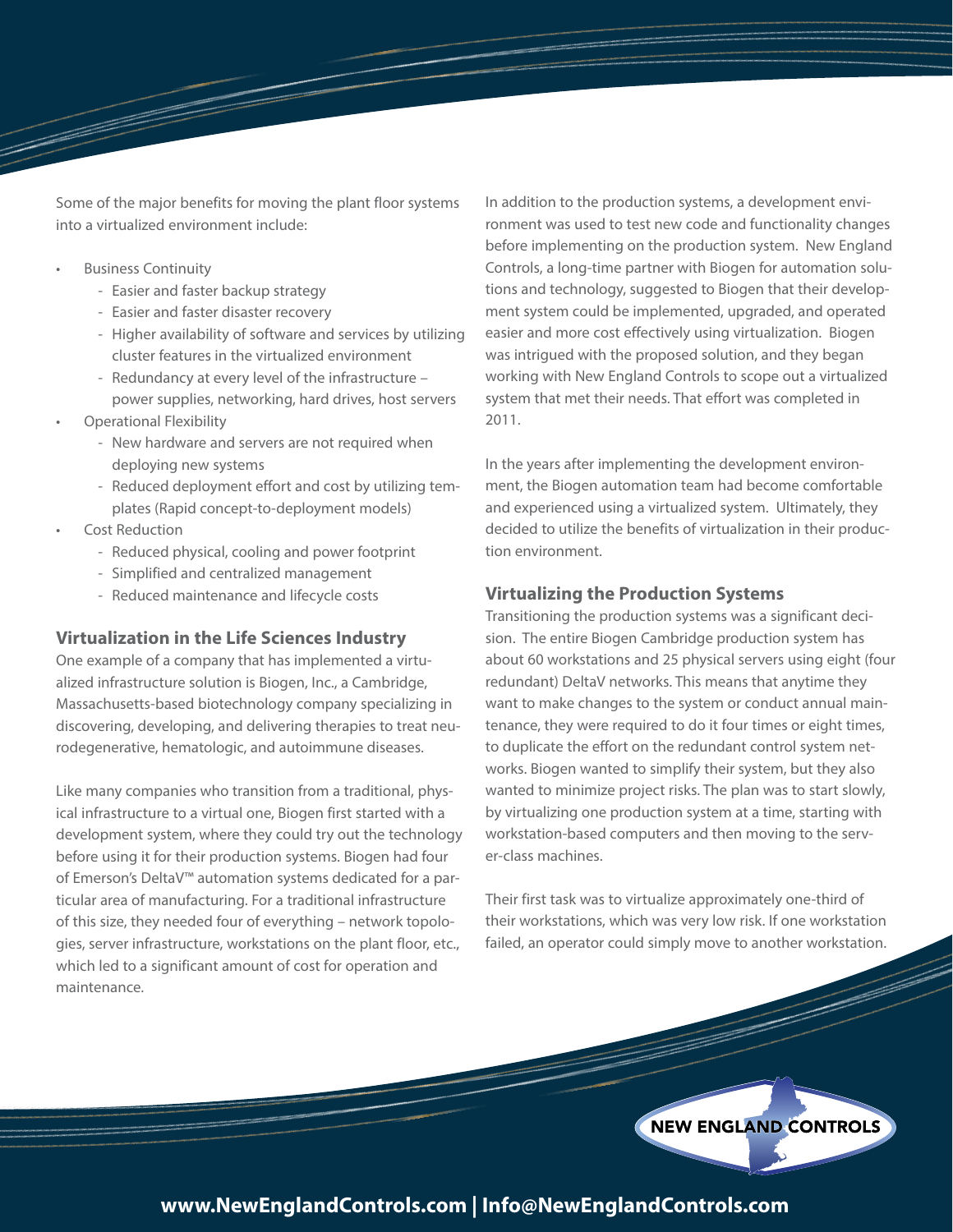Out of their 60 workstations, each with 500-watt power supplies, approximately 20 of those have been transitioned to thin clients that require only 30-60 watts that utilize remote desktop (RDP) and terminal services.

Following the success of the workstations, Biogen continued to proceed with one production DeltaV system at a time. The decision to virtualize the production system coincided with the installation of a manufacturing execution system (MES), Emerson's Syncade™ Suite. As a joint effort between the MES and automation teams, both Syncade and DeltaV became virtualized in a production environment, sized appropriately to meet the resource demands for the MES and DeltaV systems. Soon after the first DeltaV system was virtualized, the second followed suit.

In addition to having one-third of the workstations virtualized, Biogen has also transitioned nearly all of its servers to VMs at the time of this publication. (They plan to be all virtual by the end of 2015, except for a few remaining workstations on the plant floor.) Where they had 25 servers in a traditional setup, they currently have five server hosts in the virtualized environment.

#### **Realized Savings and Benefits**

One tangible benefit of transitioning to a virtual network has been the realized savings from reduced power consumption. One server can require 500 watts per hour, or 12 kilowatts (kWh) per day, or 4,380 kWh per year. According to the US Energy Information Administration, the average kWh cost for commercial use in 2014 in Massachusetts was \$0.1492. That means it would cost \$653 to run a server for one year. For Biogen, the transition from 25 servers to five servers delivers an annual cost savings of \$13,072.

#### **Management**

There have also been other realized benefits, such as the ease of centralized management. The Biogen automation team can launch a management console at any time, from any place, and review the status, resource consumption and performance trends for any virtual machine within the environment. If an application is not performing well, a member of the automation team can quickly review the performance statistics and, if required, instantly provision more processing or memory power to the VM.

#### **Upgrades and Maintenance**

Upgrading the automation and MES systems is also a much simpler process. Previously, upgrading the traditional physical system was kicked off by the arrival of a tractor-trailer full of servers and workstations. Now, an engineer shows up to site with a USB drive containing all the new VMs required for the upgraded system. While one set of VMs gets turned off, the new set of upgraded VMs gets turned on. Maintenance activities required for the VM hosts are completely non-disruptive to the process control system. VMs are moved to alternate hosts while maintenance is performed and then moved back – all seamless while the VM is running and completely transparent to the end users and applications.

#### **New Deployments**

New systems and services are now easily and rapidly deployed. One major delay in implementing a new project is lead time for hardware and software deliveries. In a virtualized environment, the engineering team simply deploys the appropriate VM template and they are ready to go within minutes – not days and weeks.